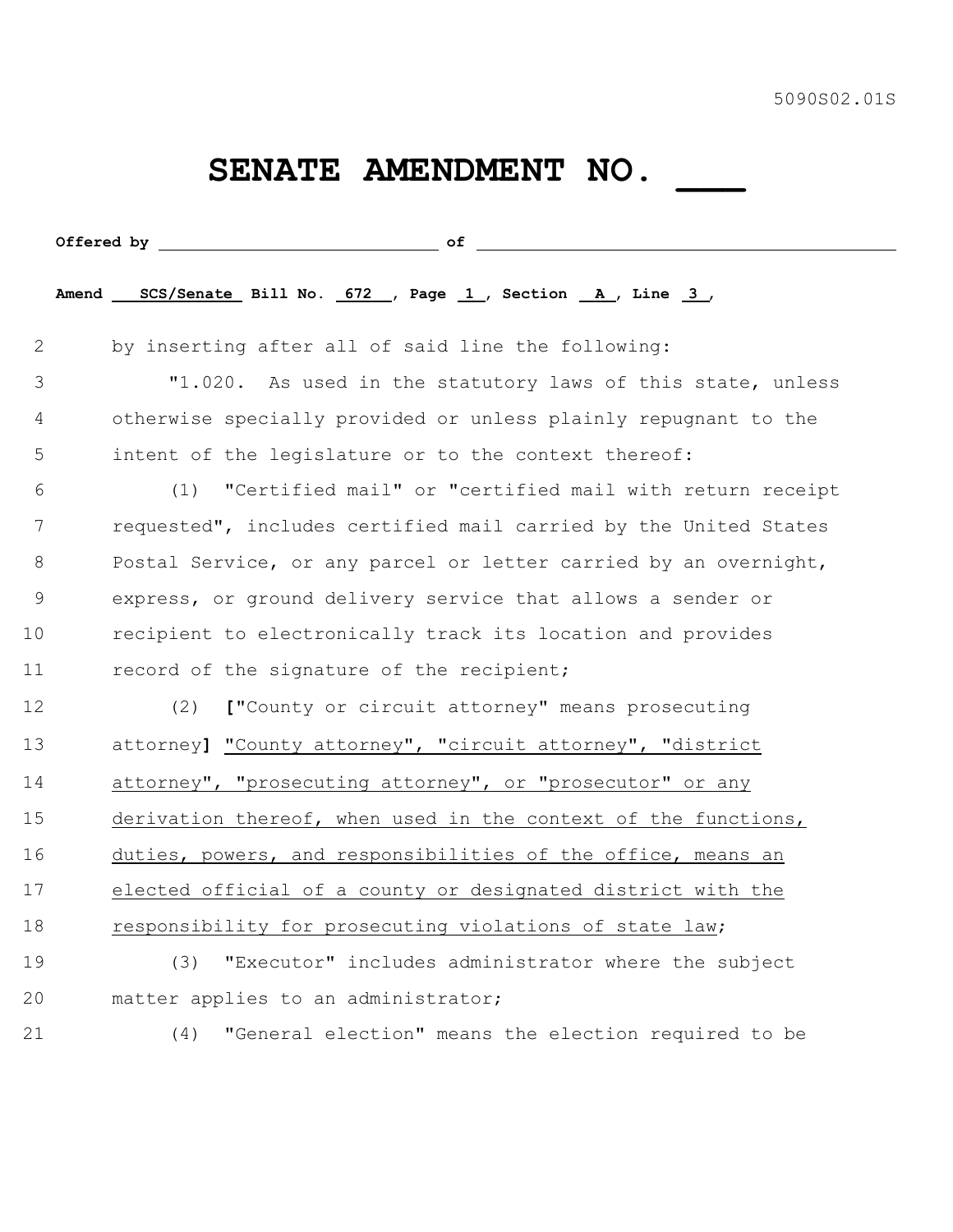held on the Tuesday succeeding the first Monday of November, biennially;

 (5) "Guardian", if used in a section in a context relating to property rights or obligations, means conservator of the estate as defined in chapter 475. "Guardianship", if used in a section in a context relating to rights and obligations other than property rights or obligations, means guardian of the person 8 as defined in chapter 475;

 (6) "Handicap" means a mental or physical impairment that substantially limits one or more major life activities, whether the impairment is congenital or acquired by accident, injury, or disease, and where the impairment is verified by medical findings;

 (7) "Heretofore" means any time previous to the day when 15 the statute containing it takes effect; and "hereafter" means the 16 time after the statute containing it takes effect;

 (8) "In vacation" includes any adjournment of court for more than one day whenever any act is authorized to be done by or any power given to a court, or judge thereof in vacation, or whenever any act is authorized to be done by or any power given 21 to a clerk of any court in vacation;

 (9) "Incompetent", if used in a section in a context relating to actual occupational ability without reference to a court adjudication of incompetency, means the actual ability of a person to perform in that occupation. "Incompetent", if used in a section in a context relating to the property rights and obligations of a person, means a disabled person as defined in chapter 475. "Incompetent", if used in a section in a context relating to the rights and obligations of a person other than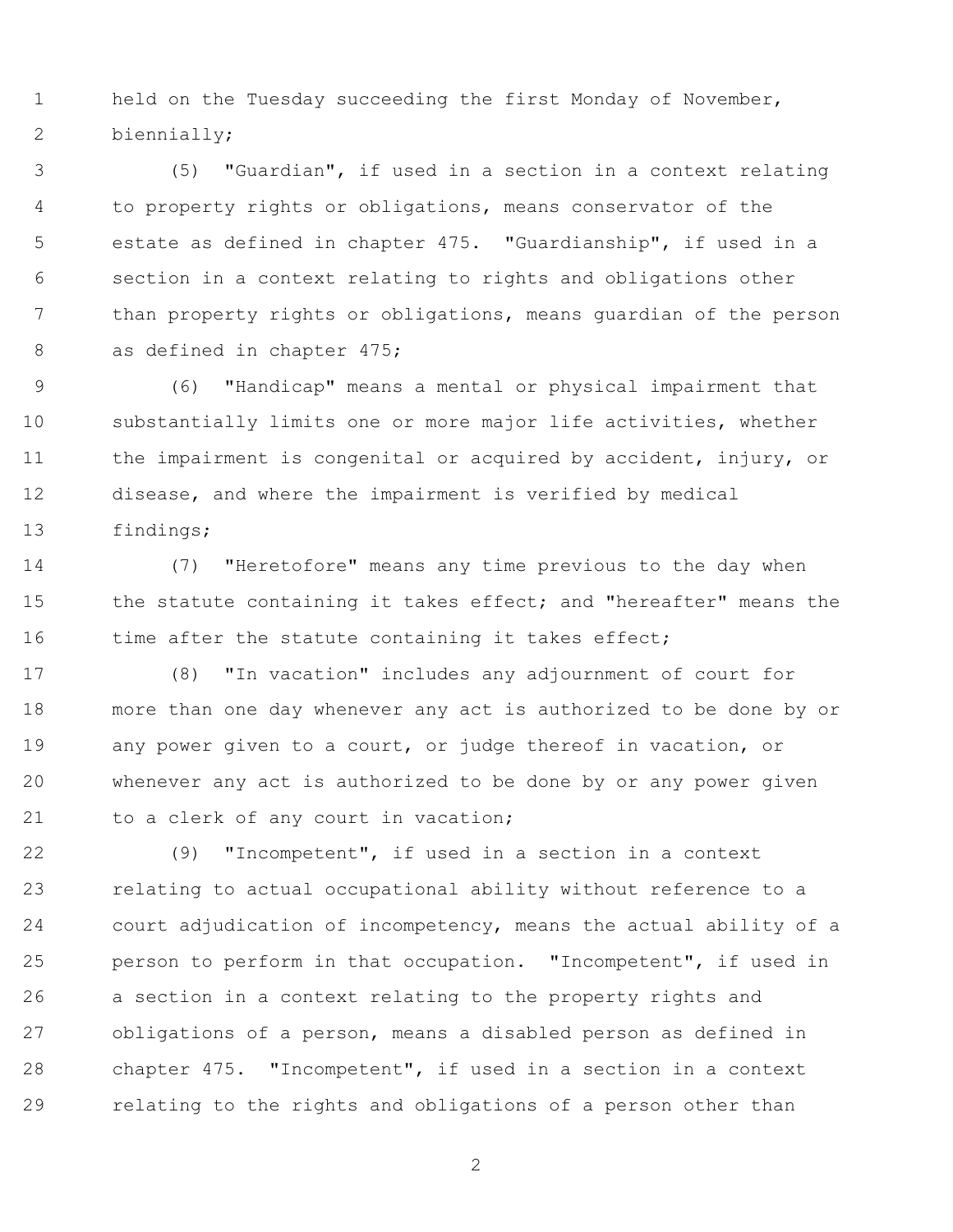- property rights and obligations, means an incapacitated person as defined in chapter 475;
- (10) "Justice of the county court" means commissioner of the county commission;
- (11) "Month" and "year". "Month" means a calendar month, and "year" means a calendar year unless otherwise expressed, and is equivalent to the words year of our Lord;
- (12) The word "person" may extend and be applied to bodies politic and corporate, and to partnerships and other unincorporated associations;
- (13) "Personal property" includes money, goods, chattels, 12 things in action and evidences of debt;
- (14) "Place of residence" means the place where the family of any person permanently resides in this state, and the place 15 where any person having no family generally lodges;
- (15) "Preceding" and "following", when used by way of 17 reference to any section of the statutes, mean the section next preceding or next following that in which the reference is made, unless some other section is expressly designated in the reference;
- 

(16) "Property" includes real and personal property;

- (17) "Real property" or "premises" or "real estate" or "lands" is coextensive with lands, tenements and hereditaments;
- (18) "State", when applied to any of the United States, includes the District of Columbia and the territories, and the words "United States" includes such district and territories;
- (19) "Under legal disability" includes persons within the age of minority or of unsound mind or imprisoned;
- (20) "Ward", if used in a section in a context relating to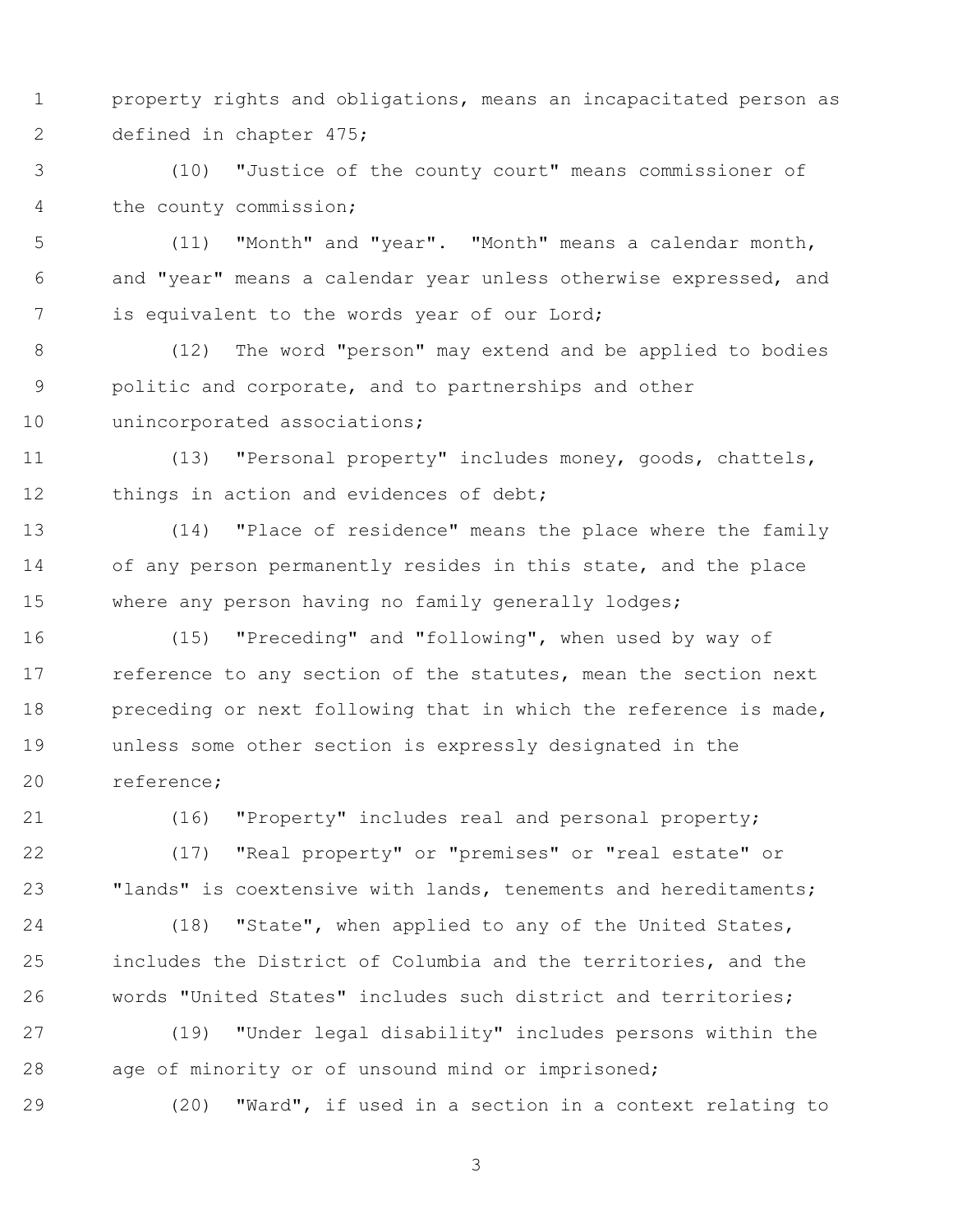the property rights and obligations of a person, means a protectee as defined in chapter 475. "Ward", if used in a section in a context relating to the rights and obligations of a person other than property rights and obligations, means a ward as defined in chapter 475;

(21) "Will" includes the words testament and codicil;

 (22) "Written" and "in writing" and "writing word for word" includes printing, lithographing, or other mode of representing words and letters, but in all cases where the signature of any 10 person is required, the proper handwriting of the person, or his mark, is intended.

 56.010. 1. At the general election to be held in **[**this state in the year A.D. 1982, and every four years thereafter,**]** the years provided under this section, there shall be elected **[**in each county of this state**]** a prosecuting attorney or district 16 attorney, who shall be a person learned in the law, duly licensed 17 to practice as an attorney at law in this state, and enrolled as 18 such, at least twenty-one years of age, and who has been a bona fide resident of the county or prosecutorial district in which he or she seeks election for twelve months next preceding the date of the general election at which he is a candidate for such 22 office and shall hold his or her office for four years, and until his or her successor is elected, commissioned and qualified.

24 2. At the general election in the year 2018, and every four years thereafter, in each county that has not entered into a prosecutorial district under section 56.015, there shall be elected a prosecuting attorney.

28 3. At the general election in the year 2018, and every four years thereafter, in each prosecutorial district formed pursuant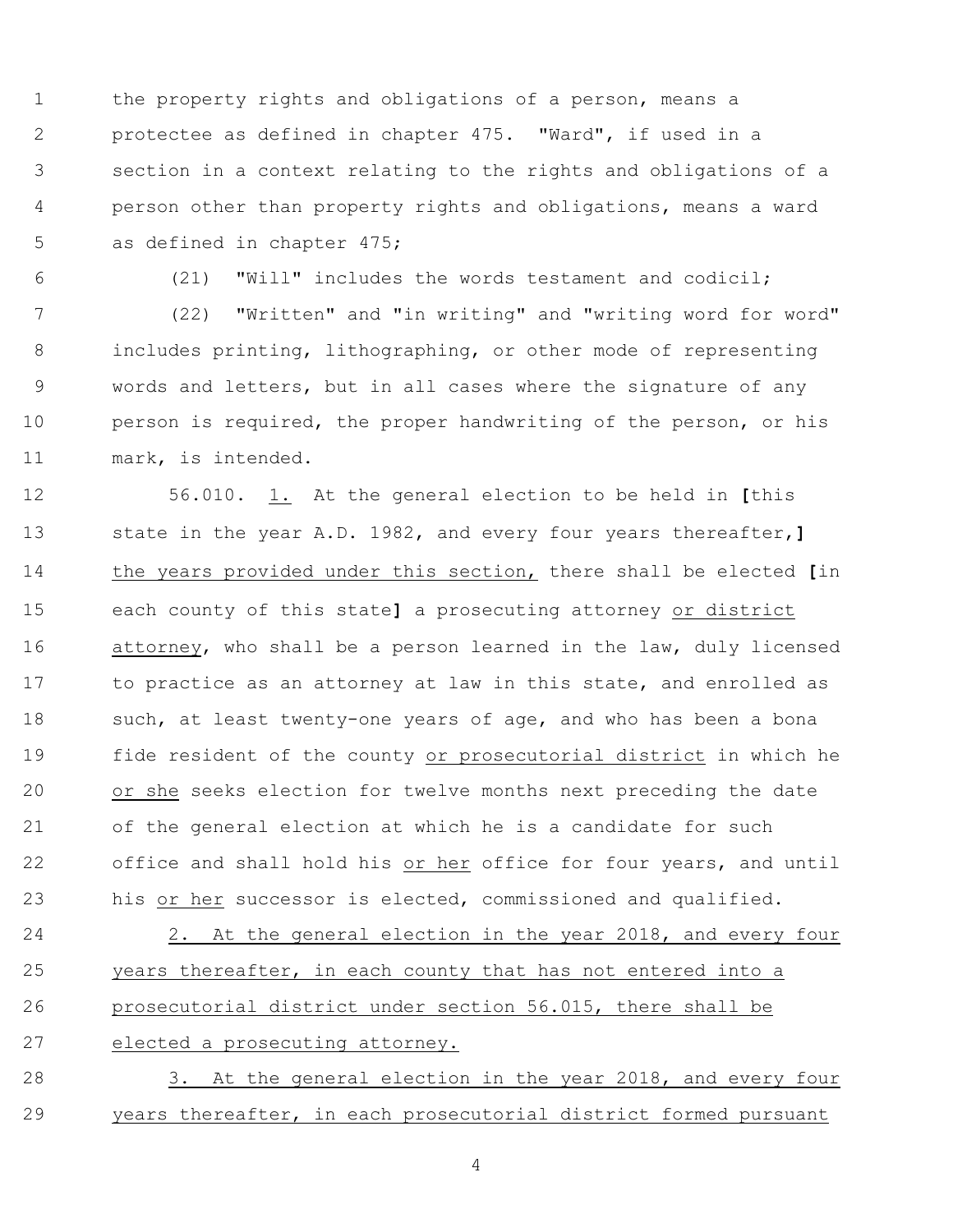- to section 56.015, there shall be elected a district attorney. 2 4. At the general election provided for in its charter, and every four years thereafter, in any judicial circuit composed of a single charter county, there shall be elected a prosecuting attorney or district attorney, as the charter may direct. 5. At the general election in the year 2016, in any county which has adopted a resolution or charter amendment pursuant to section 56.015 prior to January 1, 2015, there shall be elected a district attorney, for a term of two years. 56.015. 1. The governing bodies of any two or more contiguous counties within a single judicial circuit may act cooperatively in the common employment of a district attorney. Additional counties within the judicial circuit may be admitted to participation by the consent of each county already participating and each county seeking to participate upon the approval of a new joint agreement under subsection 3 of this section. The territorial area comprising the participating counties shall be designated a "prosecutorial district" and, once elected at a general election pursuant to section 56.010, the prosecuting attorney serving the area shall be known as a "district attorney", who shall have the same duties prescribed by this chapter for prosecuting attorneys throughout the state and any additional duties as provided in section 56.060. In order to form or join a prosecutorial district: (1) For counties not having a charter form of government, the county commission shall adopt a resolution to form or join a prosecutorial district and approve the joint agreement provided 28 for in subsection 3 of this section;
- (2) For counties having a charter form of government, the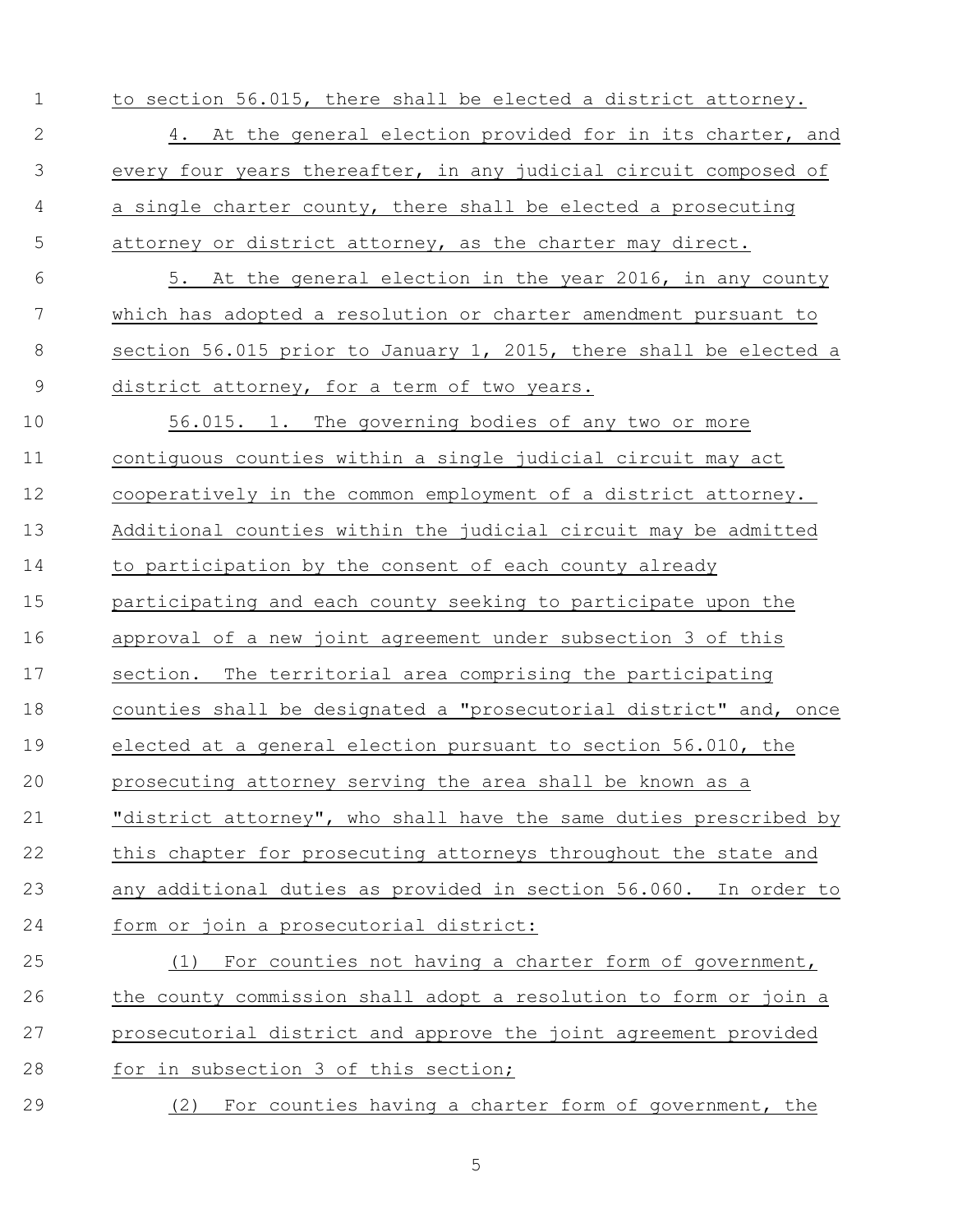- governing body shall adopt a charter amendment to form or join a prosecutorial district and approve the joint agreement provided for in subsection 3 of this section; and
- (3) For any county seeking to form or join a prosecutorial district prior to January 1, 2015, the county commission shall receive written consent from the elected county prosecuting attorney before adopting the resolution or charter amendment.

 2. Notice of the adoption of a resolution or charter amendment under subsection 1 of this section shall be transmitted to the secretary of state and the election authority of each county within the prosecutorial district at least twelve months in advance of the next general election at which a district attorney is to be elected under section 56.010. Except as otherwise provided under subsection 4 or 5 of this section, the formation or expansion of the prosecutorial district and abolishment of the county office of prosecuting attorney shall not take effect until a district attorney elected at the next general election pursuant to section 56.010 has entered upon the discharge of his or her duties.

 3. The governing bodies of the counties electing to join together in a prosecutorial district shall approve a joint agreement which specifies the duties of each county. If any county seeks to join a prosecutorial district which has already 24 been established pursuant to this section, the joint agreement shall be rewritten and reapproved by the governing body of each member county. Any agreement shall contain the following: (1) The names of the counties within the district; (2) The formula for calculating each county's contribution

29 to the costs of the district;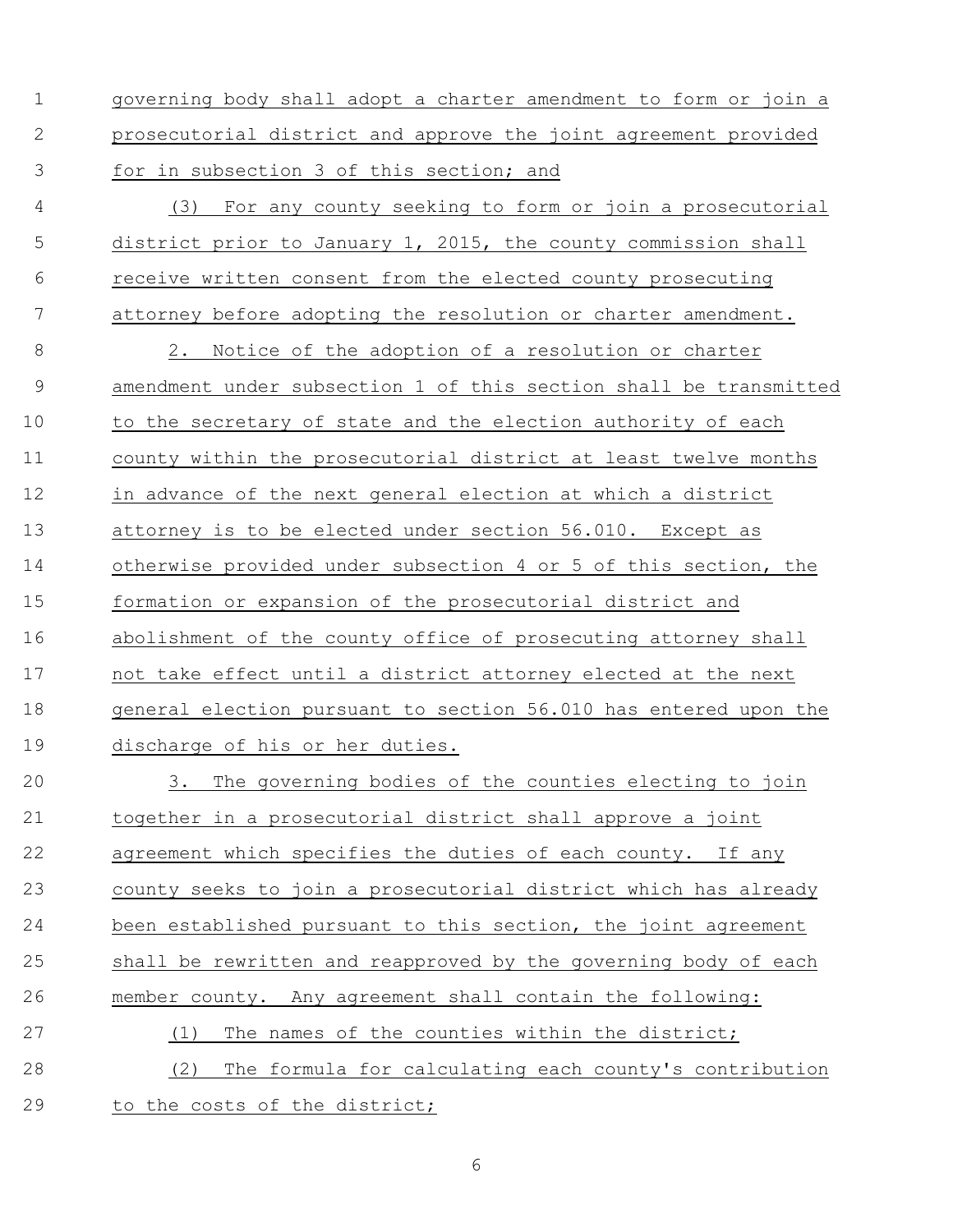| $\mathbf{1}$   | The formula for calculating each county's portion of<br>(3)       |  |
|----------------|-------------------------------------------------------------------|--|
| $\mathbf{2}$   | the fee collected under subsection 4 of section 56.060; and       |  |
| 3              | The timing and procedures for approval of the<br>(4)              |  |
| $\overline{4}$ | prosecutorial district's annual budget by the governing bodies of |  |
| 5              | the member counties.                                              |  |
| 6              | 4. In any judicial circuit composed of a single county, the       |  |
| 7              | governing body of the county may convert the office of            |  |
| 8              | prosecuting attorney to the office of district attorney. The      |  |
| $\overline{9}$ | district attorney shall have the same duties prescribed by this   |  |
| 10             | chapter for prosecuting attorneys throughout the state and any    |  |
| 11             | additional duties as provided under section 56.060. If the        |  |
| 12             | office is converted, the county shall be designated a             |  |
| 13             | prosecutorial district. In order to convert the office to that    |  |
| 14             | of a prosecutorial district:                                      |  |
| 15             | (1) In a judicial circuit composed of a single charter            |  |
| 16             | county, the governing body of the county shall adopt a charter    |  |
| 17             | amendment to convert the office of prosecuting attorney to the    |  |
| 18             | office of district attorney;                                      |  |
| 19             | (2) In a judicial circuit composed of a single noncharter         |  |
| 20             | county, the governing body of the county shall adopt a resolution |  |
| 21             | to convert the office of prosecuting attorney to the office of    |  |
| 22             | district attorney.                                                |  |
| 23             | 5. The prosecuting attorney of a county electing to convert       |  |
| 24             | the office as provided for in subsection 4 of this section shall  |  |
| 25             | perform the additional duties of a district attorney immediately  |  |
| 26             | upon the governing body taking the action provided for in         |  |
| 27             | subsection 4 of this section, but the election of a district      |  |
| 28             | attorney shall not occur until the next regular election for the  |  |
| 29             | office.                                                           |  |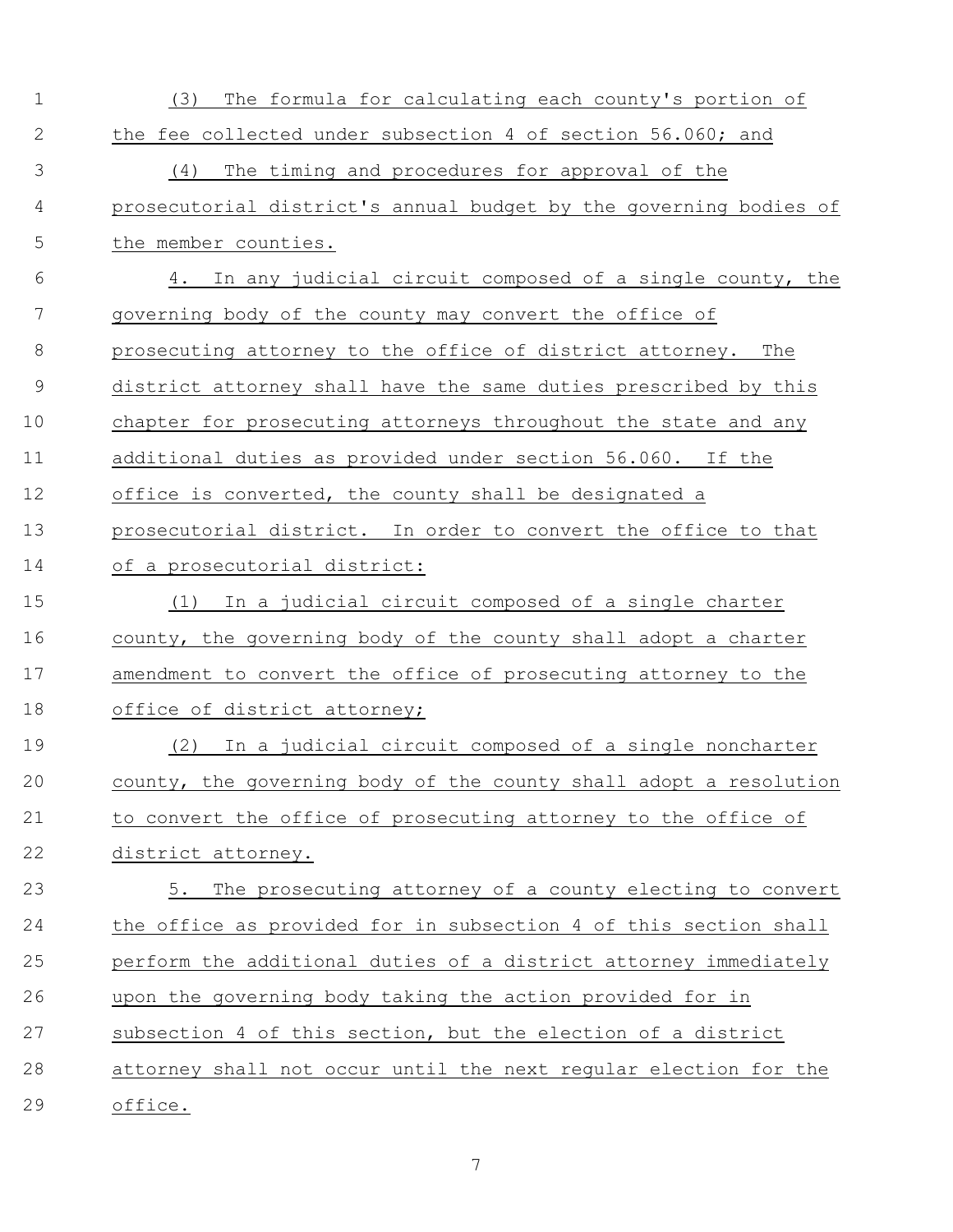| $\mathbf{1}$ | 56.017. 1. Each district attorney shall have all the              |
|--------------|-------------------------------------------------------------------|
| $\mathbf{2}$ | powers and duties of the office of prosecuting attorney provided  |
| 3            | to prosecuting attorneys in counties of the first classification  |
| 4            | under this chapter. Each district attorney representing counties  |
| 5            | of the second, third, or fourth classification shall also perform |
| 6            | the duties provided for prosecuting attorneys in such counties    |
| 7            | under sections 56.291, 56.293, 56.300, and 56.305.                |
| $\,8\,$      | 2. Each district attorney shall be responsible for the            |
| $\mathsf 9$  | budgets and staff of the offices within the prosecutorial         |
| 10           | district or county. During his or her initial two-year term, any  |
| 11           | district attorney elected at the general election in 2016 shall   |
| 12           | employ as an assistant district attorney each person who served   |
| 13           | as an elected prosecuting attorney in any county in the           |
| 14           | prosecutorial district at the time of the election. Each          |
| 15           | district attorney may appoint such additional assistant district  |
| 16           | attorneys, and may employ such investigators and stenographic and |
| 17           | clerical help as the district attorney deems necessary for the    |
| 18           | proper discharge of the duties of the district attorney's office, |
| 19           | and may set their compensation within the limits of the           |
| 20           | allocations made for that purpose by joint agreement of the       |
| 21           | governing bodies of the counties in the prosecutorial district.   |
| 22           | The compensation for the assistant district attorneys,            |
| 23           | investigators and stenographic and clerical help shall be paid in |
| 24           | equal installments out of the respective county treasuries in the |
| 25           | same manner as other county employees are paid.                   |
| 26           | The assistant district attorneys shall be subject to the<br>3.    |
| 27           | same fines and penalties for neglect of duty or misdemeanor in    |
| 28           | office as the district attorney.                                  |
| 29           | 4. All assistant district attorneys, investigators, and           |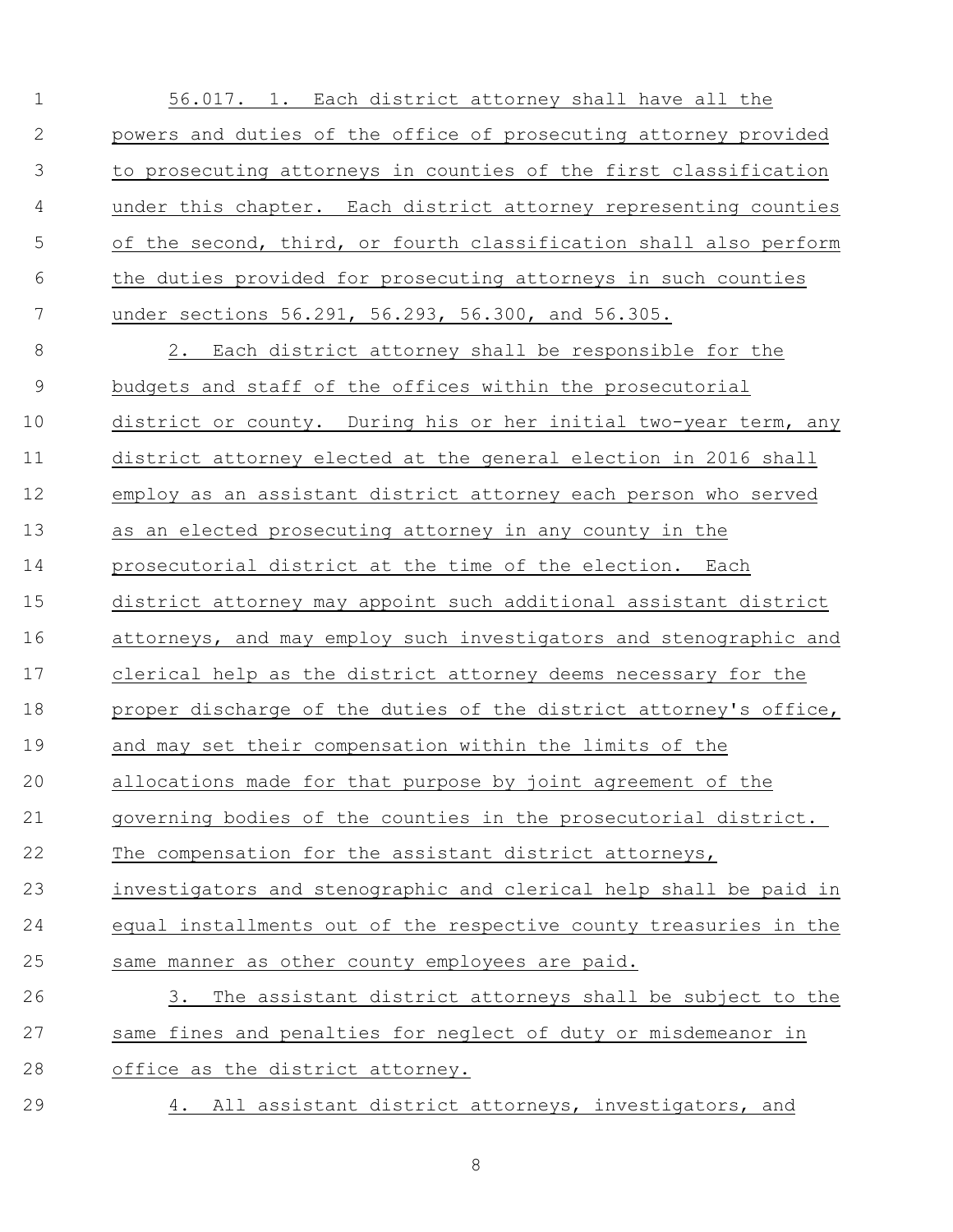stenographic and clerical help shall hold office at the pleasure of the district attorney.

 56.060. 1. Each prosecuting attorney or district attorney shall:

 (1) Commence and prosecute all **[**civil and**]** criminal actions by adults in the prosecuting attorney's county or district attorney's prosecutorial district in which the county or state is concerned**[**,**]**;

 (2) Represent the state in any misdemeanor case that is taken to the court of appeals by appeal and make out and cause to 11 be printed, at the expense of the county, all necessary abstracts of record and briefs, and if necessary appear in the court in 13 person, or employ some attorney at the prosecuting attorney's own expense to represent the state in the court, and for his or her 15 services he or she shall receive the compensation that is proper, 16 not to exceed twenty-five dollars for each case, and necessary traveling expenses, to be audited and paid as other claims are 18 audited and paid by the county commission;

 (3) Defend all suits against the state **[**or county, and**]**; (4) Prosecute forfeited recognizances and actions for the recovery of debts, fines, penalties and forfeitures accruing to the state **[**or**]**, county, or prosecutorial district; and

 (5) Follow and prosecute or defend, as the case may be, all cases in which changes of venue are granted, for which, in addition to the fees now allowed by law, the prosecuting or district attorney shall receive his or her actual expenses. **[**In all cases, civil and criminal, in which changes of venue are granted, the prosecuting attorney shall follow and prosecute or defend, as the case may be, all the causes, for which, in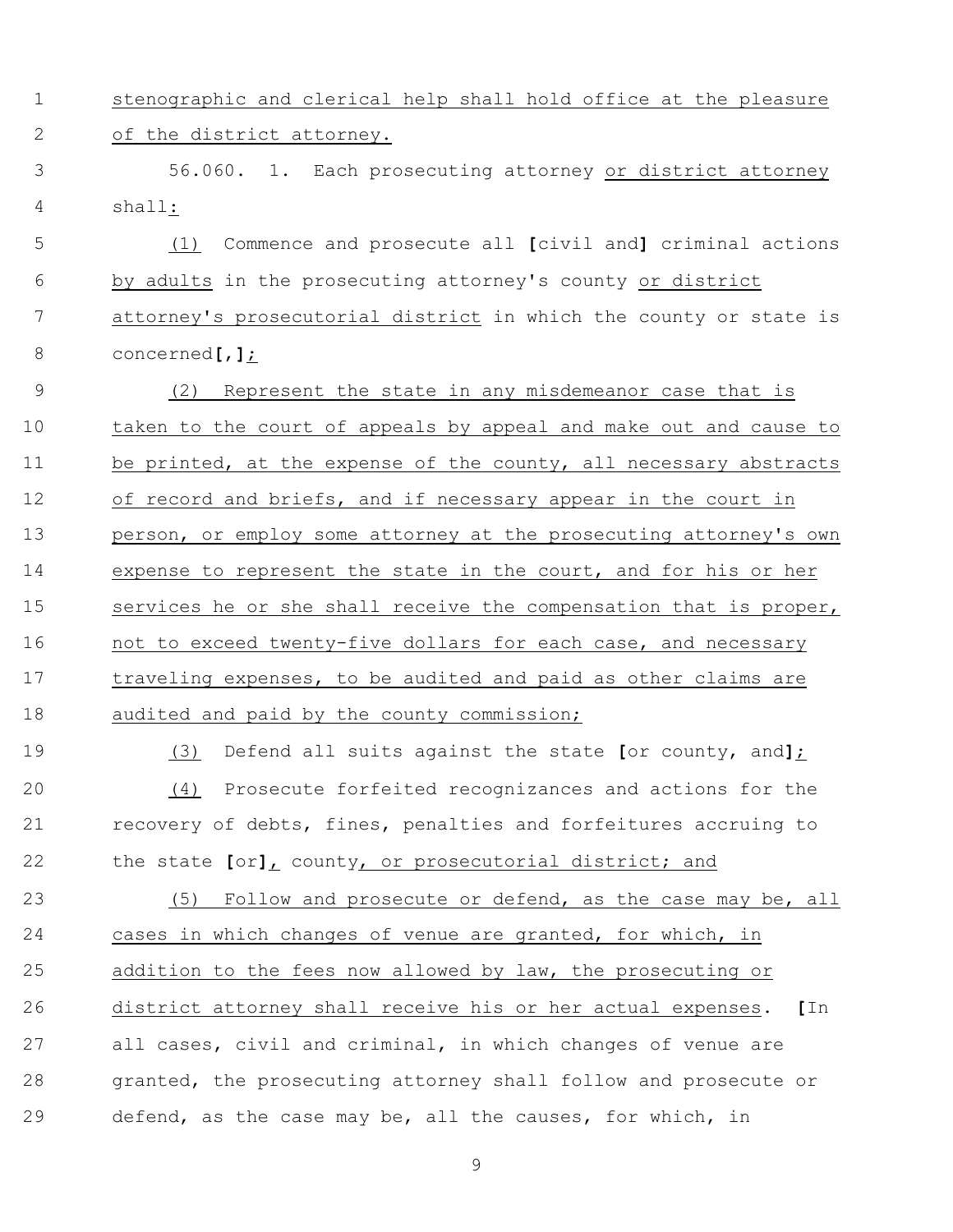1 addition to the fees now allowed by law, the prosecuting attorney shall receive his or her actual expenses. If any misdemeanor case is taken to the court of appeals by appeal the prosecuting attorney shall represent the state in the case in the court and make out and cause to be printed, at the expense of the county, all necessary abstracts of record and briefs, and if necessary appear in the court in person, or shall employ some attorney at 8 the prosecuting attorney's own expense to represent the state in the court, and for his or her services he or she shall receive 10 the compensation that is proper, not to exceed twenty-five dollars for each case, and necessary traveling expenses, to be audited and paid as other claims are audited and paid by the county commission of the county.**]**

 2. Notwithstanding the provisions of subsection 1 of this 15 section, in any county for which a county counselor is appointed, 16 the prosecuting attorney shall only perform those duties prescribed by subsection 1 of this section which are not performed by the county counselor under the provisions of law relating to the office of county counselor.

 3. In each county taking the actions provided in section 56.015, the district attorney shall perform the following duties in addition to all other duties imposed by law:

 (1) Except as otherwise provided by law or for the collection of debt owed for services rendered by the state public defender system unless such collection is pursuant to a mutual agreement or memorandum of understanding between the public defender system and the district attorney, represent state agencies in the collection of debt; and (2) Provide not less than six hours of continuing education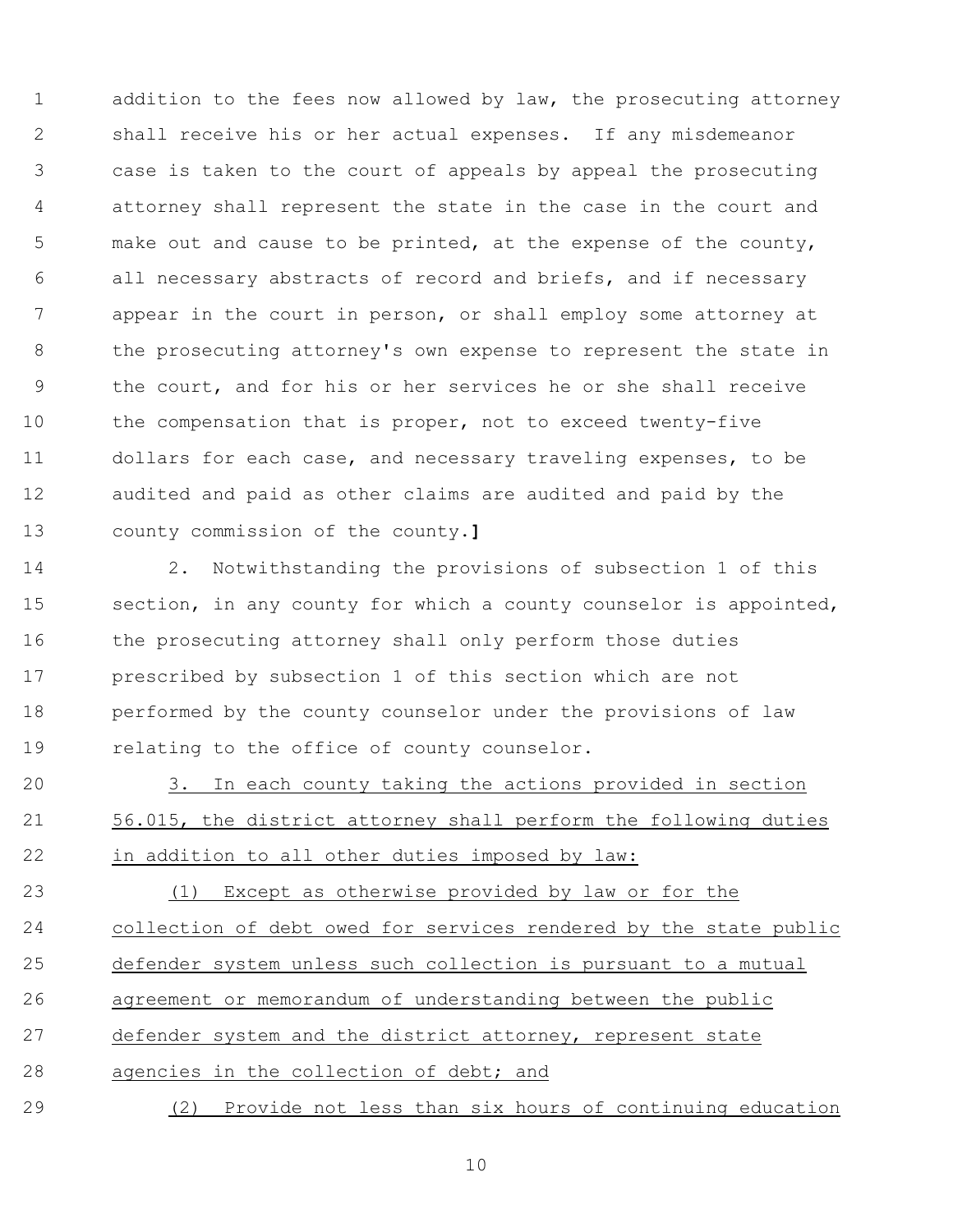to peace officers in the member counties in each year of his or her term of office.

 4. In the absence of an agreement that states otherwise, the district attorney shall retain twenty percent of all debt collected on behalf of state agencies under subsection 3 of this section as a collection fee with:

 (1) One-half of the fee collected to be payable to the state of Missouri and remitted to the director of revenue who shall deposit the amount collected pursuant to this section to the credit of the Missouri office of prosecution services fund to be used solely for the purpose of offsetting county expenses 12 related to victim services, office supplies, postage, books, 13 training, office equipment, capital outlay, expenses of trial and witness preparation, additional employees for the staff of the district attorney, and salary supplements for existing employees 16 on the staff of the district attorney; and

 (2) One-half of the fee collected to be payable to the county treasurer of each county in the prosecutorial district on a pro rata basis, pursuant to the agreement entered into by the counties under section 56.015, and deposited into the county treasury."; and

 Further amend said bill, pages 1-2, section 56.265 by striking all of said section and inserting in lieu thereof the following:

 "56.265. 1. **[**The county**]** A prosecuting attorney **[**in any county**]**, other than a prosecuting attorney in a chartered county, shall receive an annual salary computed using the following schedule, when applicable. The assessed valuation factor shall be the amount thereof as shown for the year immediately preceding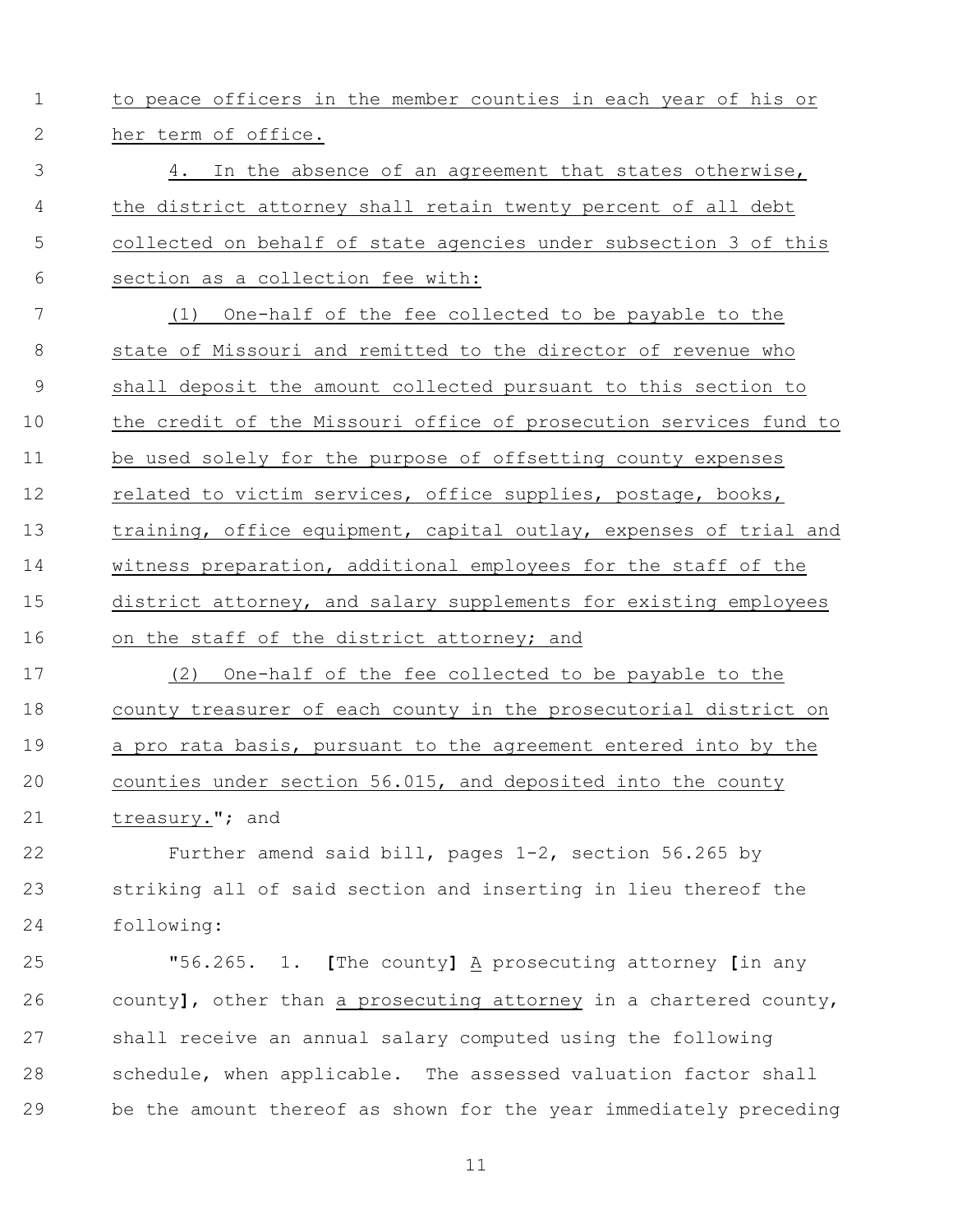the year for which the computation is done.

| $\overline{2}$ | For a district attorney, he or she shall receive<br>(1)           |          |  |  |
|----------------|-------------------------------------------------------------------|----------|--|--|
| 3              | compensation equal to the compensation of an associate circuit    |          |  |  |
| 4              | judge. In multi-county prosecutorial districts, the total cost    |          |  |  |
| 5              | to the counties for the compensation of the district attorney     |          |  |  |
| 6              | shall be prorated among the counties, pursuant to the agreement   |          |  |  |
| 7              | entered into by the counties under section 56.015. Nothing in     |          |  |  |
| 8              | this subdivision shall be construed to prevent the governing body |          |  |  |
| $\mathcal{G}$  | of a charter county from electing to compensate the district      |          |  |  |
| 10             | attorney in excess of the salary of an associate circuit judge;   |          |  |  |
| 11             | (2) For a full-time [prosecutor] prosecuting attorney in a        |          |  |  |
| 12             | county not taking the actions provided in section 56.015, the     |          |  |  |
| 13             | prosecutor shall receive compensation equal to the compensation   |          |  |  |
| 14             | of an associate circuit judge;                                    |          |  |  |
| 15             | [(2)] (3) For a part-time [prosecutor] prosecuting attorney       |          |  |  |
| 16             | in a county that is not part of a prosecutorial district as       |          |  |  |
| 17             | provided in section 56.015, the governing body of the county may  |          |  |  |
| 18             | elect to pay the part-time prosecuting attorney in accordance     |          |  |  |
| 19             | with one of the following options:                                |          |  |  |
| 20             | Option 1. Using the following scale:                              |          |  |  |
| 21             | Assessed Valuation                                                | Amount   |  |  |
| 22             | \$18,000,000 to 40,999,999                                        | \$37,000 |  |  |
| 23             | 41,000,000 to 53,999,999                                          | 38,000   |  |  |
| 24             | 54,000,000 to 65,999,999                                          | 39,000   |  |  |
| 25             | 66,000,000 to 85,999,999                                          | 41,000   |  |  |
| 26             | 86,000,000 to 99,999,999                                          | 43,000   |  |  |
| 27             | 100,000,000 to 130,999,999                                        | 45,000   |  |  |
| 28             | 131,000,000 to 159,999,999                                        | 47,000   |  |  |
|                |                                                                   |          |  |  |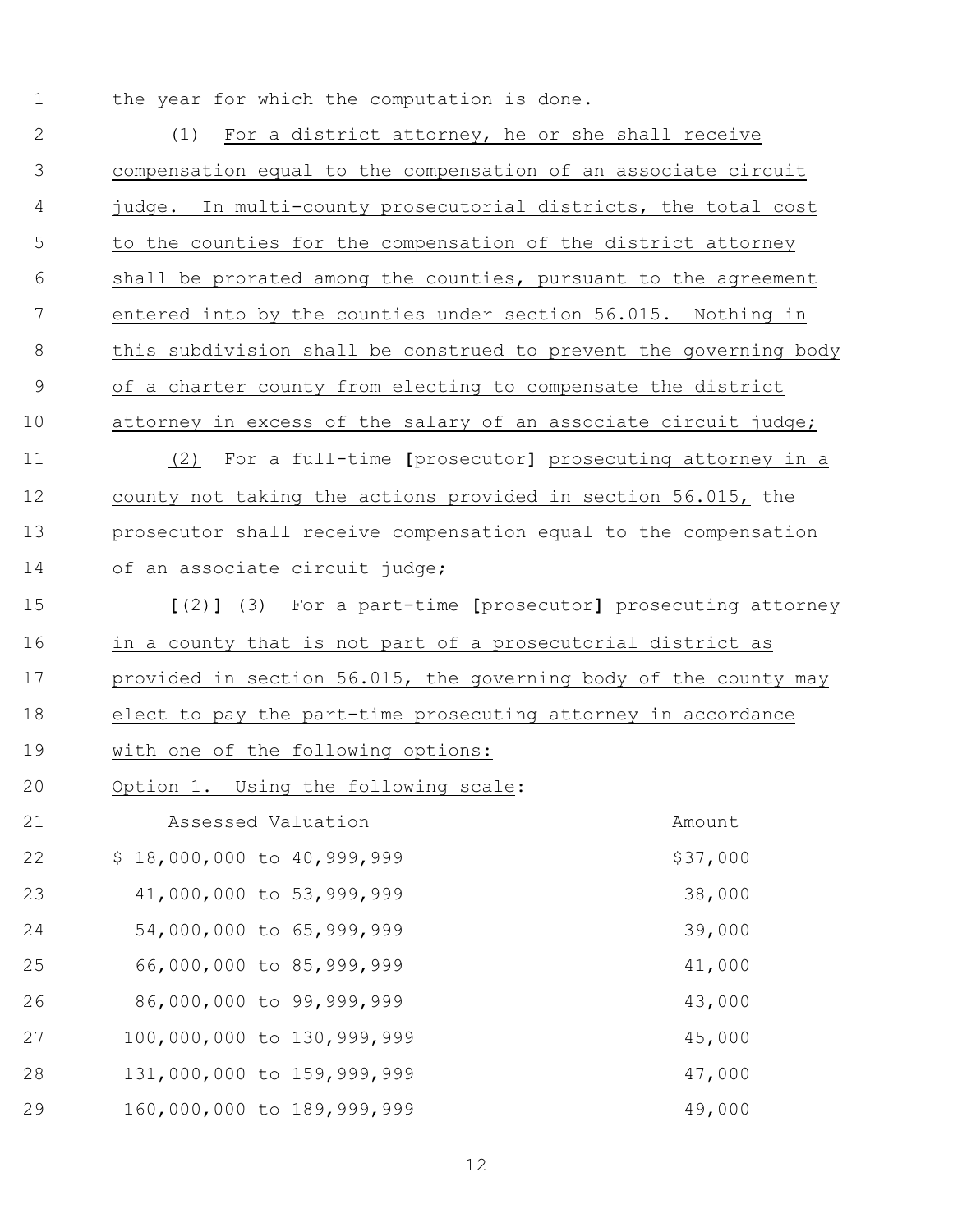1 190,000,000 to 249,999,999 51,000 2 250,000,000 to 299,999,999 53,000 3 300,000,000 or more 55,000; or Option 2. Compensation equal to one-half the compensation of a full-time prosecuting attorney provided under subdivision (2) of this subsection, but this option may only be selected if the presiding judge of the circuit court appoints the part-time prosecuting attorney to represent the juvenile officer in all juvenile court cases.

 2. Two thousand dollars of the salary authorized in subdivisions (2) or (3) of subsection 1 of this section shall be payable to the prosecuting attorney only if the prosecuting attorney has completed at least twenty hours of classroom instruction each calendar year relating to the operations of the prosecuting attorney's office when approved by a professional association of the county prosecuting attorneys of Missouri unless exempted from the training by the professional association. Ten thousand dollars of the salary authorized for a district attorney under subdivision (1) of subsection 1 of this section shall be payable to the district attorney only if he or she has completed at least thirty hours of such classroom 22 instruction each calendar year unless exempted by the professional association. The professional association approving the program shall provide a certificate of completion to each prosecuting attorney who completes the training program and shall send a list of certified prosecuting attorneys to the treasurer of each county. Expenses incurred for attending the training session may be reimbursed to the **[**county**]** prosecuting attorney in the same manner as other expenses as may be appropriated for that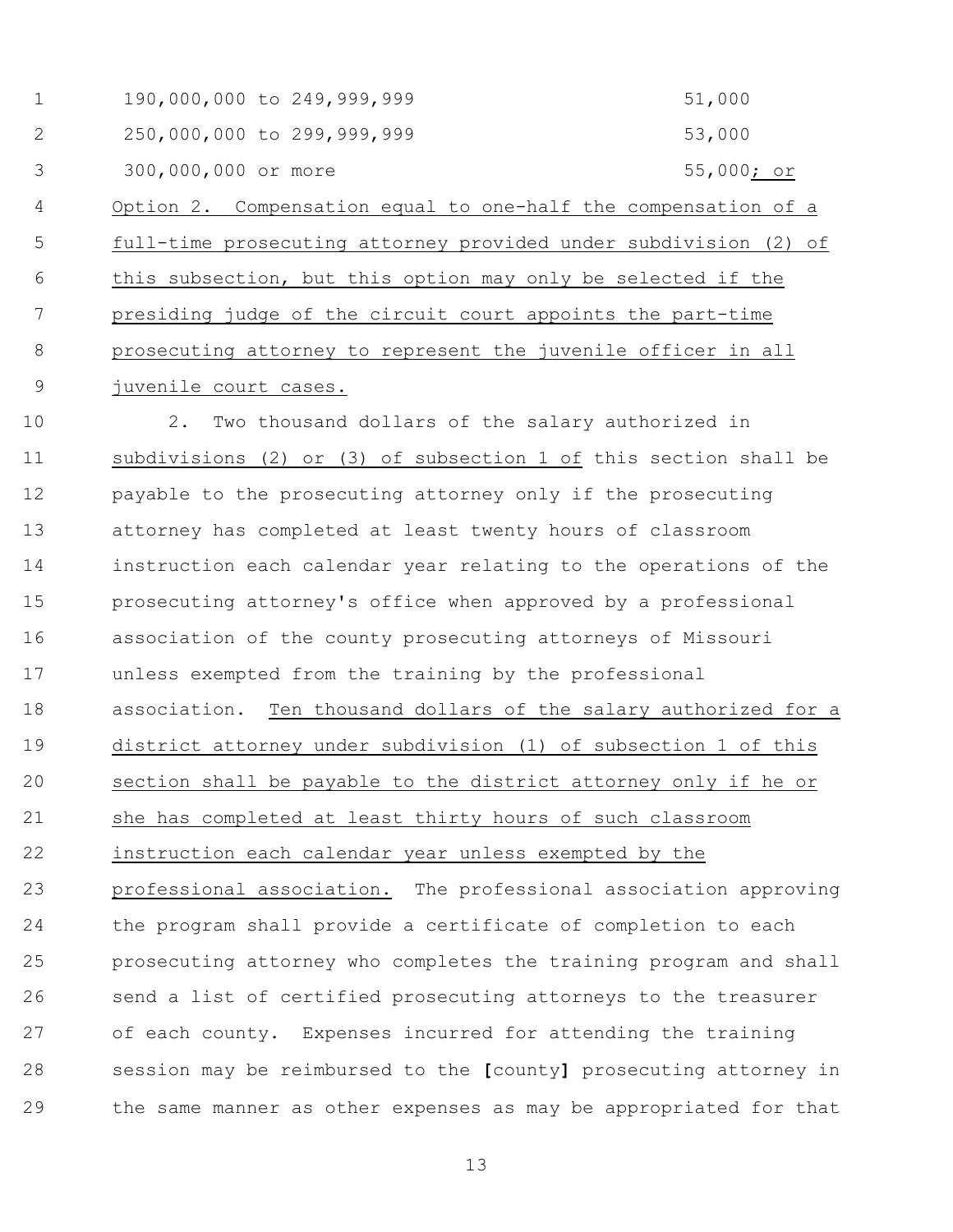purpose.

 3. As used in this section, the term "prosecuting attorney" includes the circuit attorney of any city not within a county.

 4. The prosecuting attorney of any county which becomes a county of the first classification during a four-year term of office or a county which passed the proposition authorized by subsection 1 of section 56.363 shall not be required to devote full time to such office pursuant to section 56.067 until the beginning of the prosecuting attorney's next term of office or until the proposition otherwise becomes effective.

 5. The provisions of section 56.066 shall not apply to full-time prosecutors who are compensated pursuant to subdivision (1) of subsection 1 or subdivision (2) of this section."; and

 Further amend said bill, page 5, Section 56.363, line 78, by inserting after all of said line the following:

 "56.430. At the general election to be held in this state 17 in the year 1948, and every four years thereafter, there shall be elected in the city of St. Louis one circuit attorney, who shall reside in said city, and shall possess the same qualifications and be subject to the same duties that are prescribed by this chapter for district or prosecuting attorneys throughout the state.

 56.805. As used in sections 56.800 to 56.840, the following words and terms mean:

 (1) "Annuity", annual payments, made in equal monthly installments, to a retired member from funds provided for, in, or authorized by, the provisions of sections 56.800 to 56.840;

 (2) "Average final compensation", the average compensation of an employee for the two consecutive years prior to retirement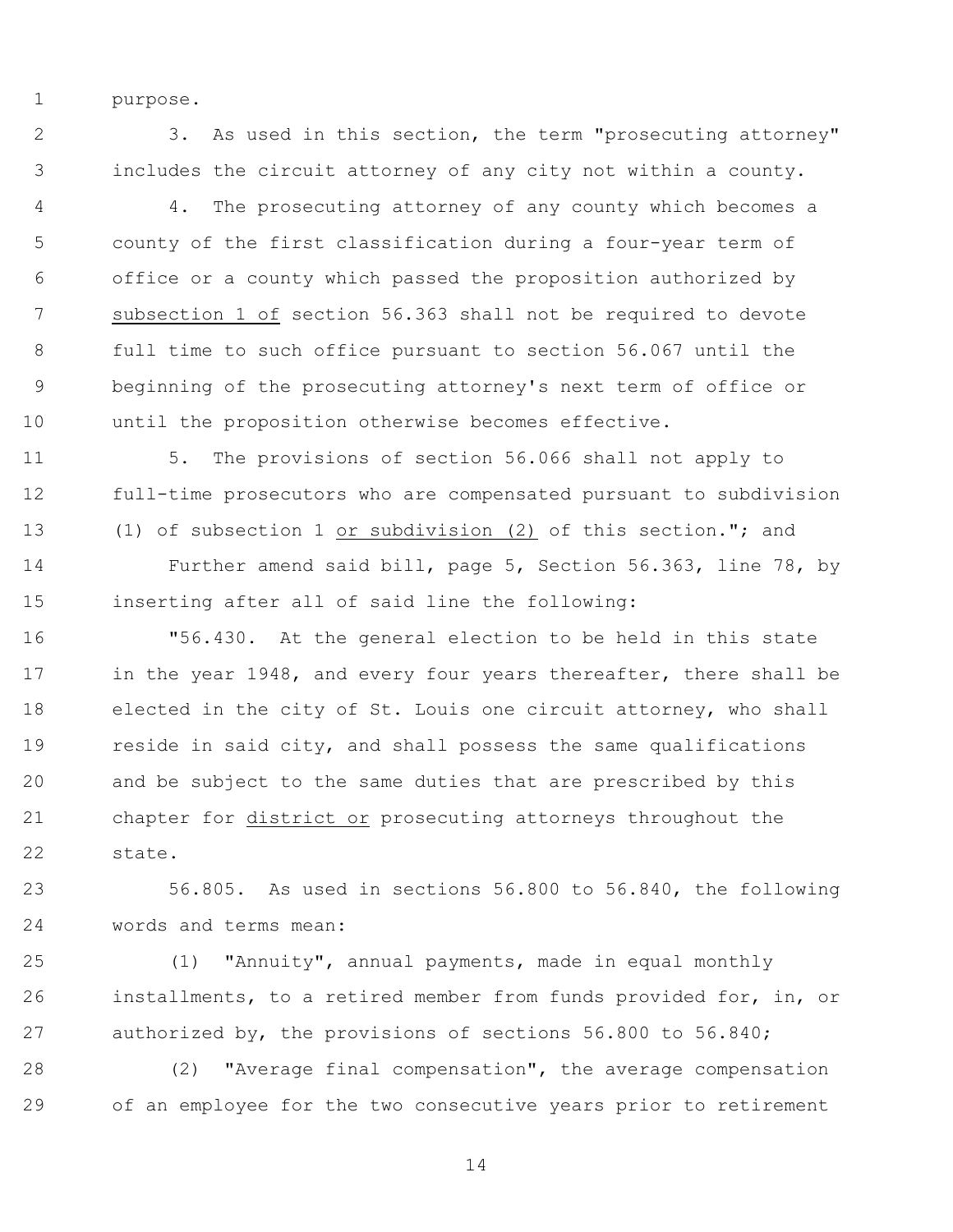when the employee's compensation was greatest;

 (3) "Board of trustees" or "board", the board of trustees established by the provisions of sections 56.800 to 56.840;

 (4) "Compensation", all salary and other compensation payable by a county to an employee for personal services rendered as an employee, but not including travel and mileage reimbursement;

 (5) "County", the city of St. Louis and each county in the state;

 (6) "Creditable service", the sum of both membership service and creditable prior service;

 (7) "Effective date of the establishment of the system", August 28, 1989;

 (8) "Employee", an elected or appointed prosecuting attorney **[**or circuit attorney who is employed by a county or a city not within a county**]**;

 (9) "Membership service", service as a prosecuting **[**attorney or circuit**]** attorney after becoming a member that is creditable in determining the amount of the member's benefits under this system;

 (10) "Prior service", service of a member rendered prior to the effective date of the establishment of the system which is creditable under section 56.823;

 (11) "Prosecuting attorney", shall included any elected or appointed prosecuting attorney employed by a county, district attorney employed by a prosecutorial district, or circuit attorney employed by a city not within a county;

 (12) "Retirement system" or "system", the prosecuting attorneys and circuit attorneys' retirement system authorized by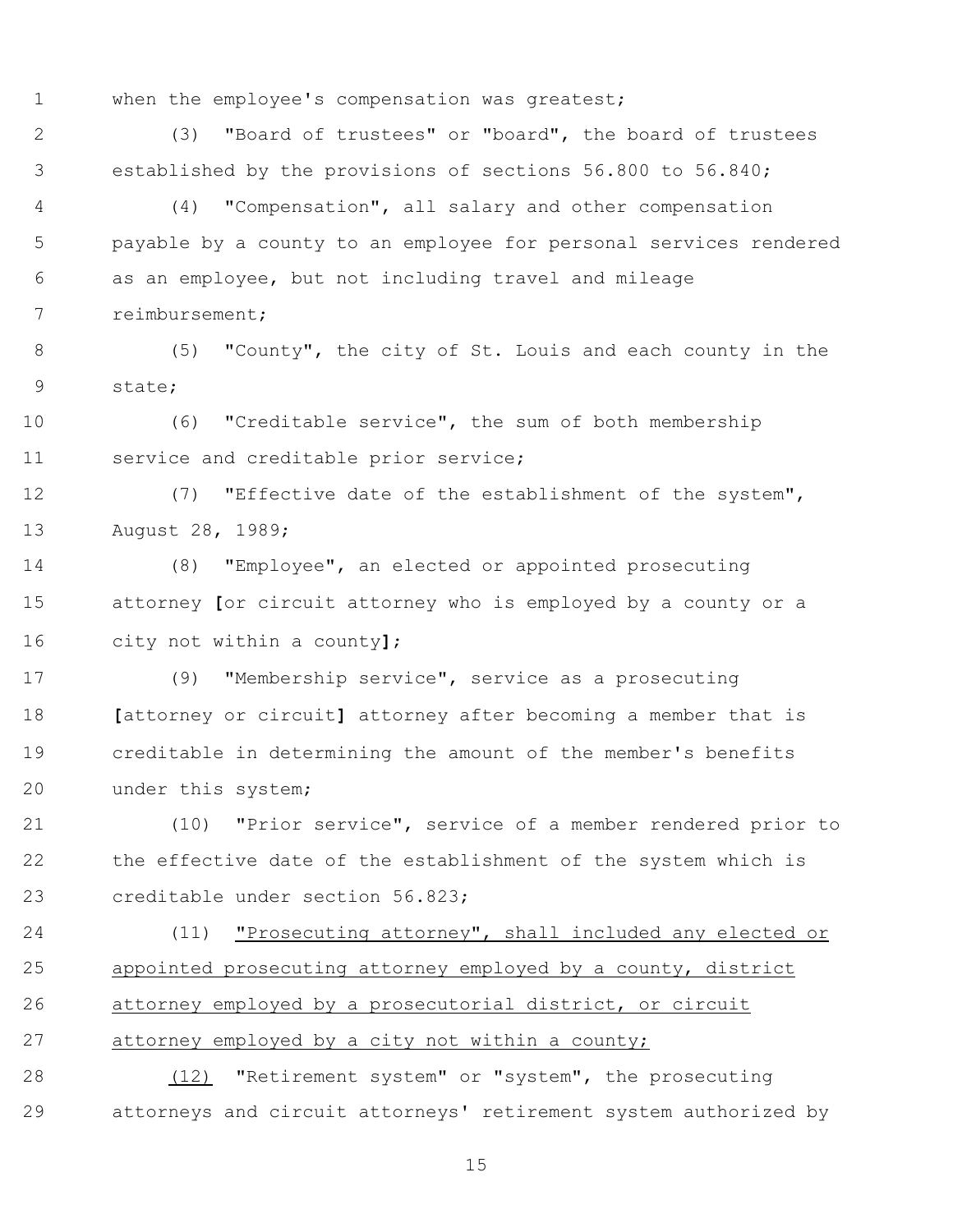the provisions of sections 56.800 to 56.840."; and

 Further amend said bill, page 5, section 56.807, line 16, by inserting after the word "cents" the following:

";

 (4) For counties that have formed or joined a prosecutorial district under section 56.015, one thousand two hundred ninety- one dollars and sixty-seven cents, which shall be prorated among the counties pursuant to the joint agreement the counties entered into under section 56.015"; and

 Further amend said bill, page 7, section 56.816, line 15, by inserting after the word "county" the following: ", as district 12 attorney,"; and

 Further amend said bill, section, and page, line 33, by inserting after all of said line the following:

 "211.411. 1. It is the duty of circuit, district, prosecuting and city attorneys, and county counselors 17 representing the state or a city in any court, to give the juvenile officer such aid and cooperation as may not be inconsistent with the duties of their offices.

 2. It is the duty of police officers, sheriffs and other authorized persons taking a child into custody to give information of that fact immediately to the juvenile court or to the juvenile officer or one of his deputies and to furnish the 24 juvenile court or the juvenile officer all the facts in their possession pertaining to the child, its parents, guardian or other persons interested in the child, together with the reasons for taking the child into custody.

 3. It is the duty of all other public officials and departments to render all assistance and cooperation within their